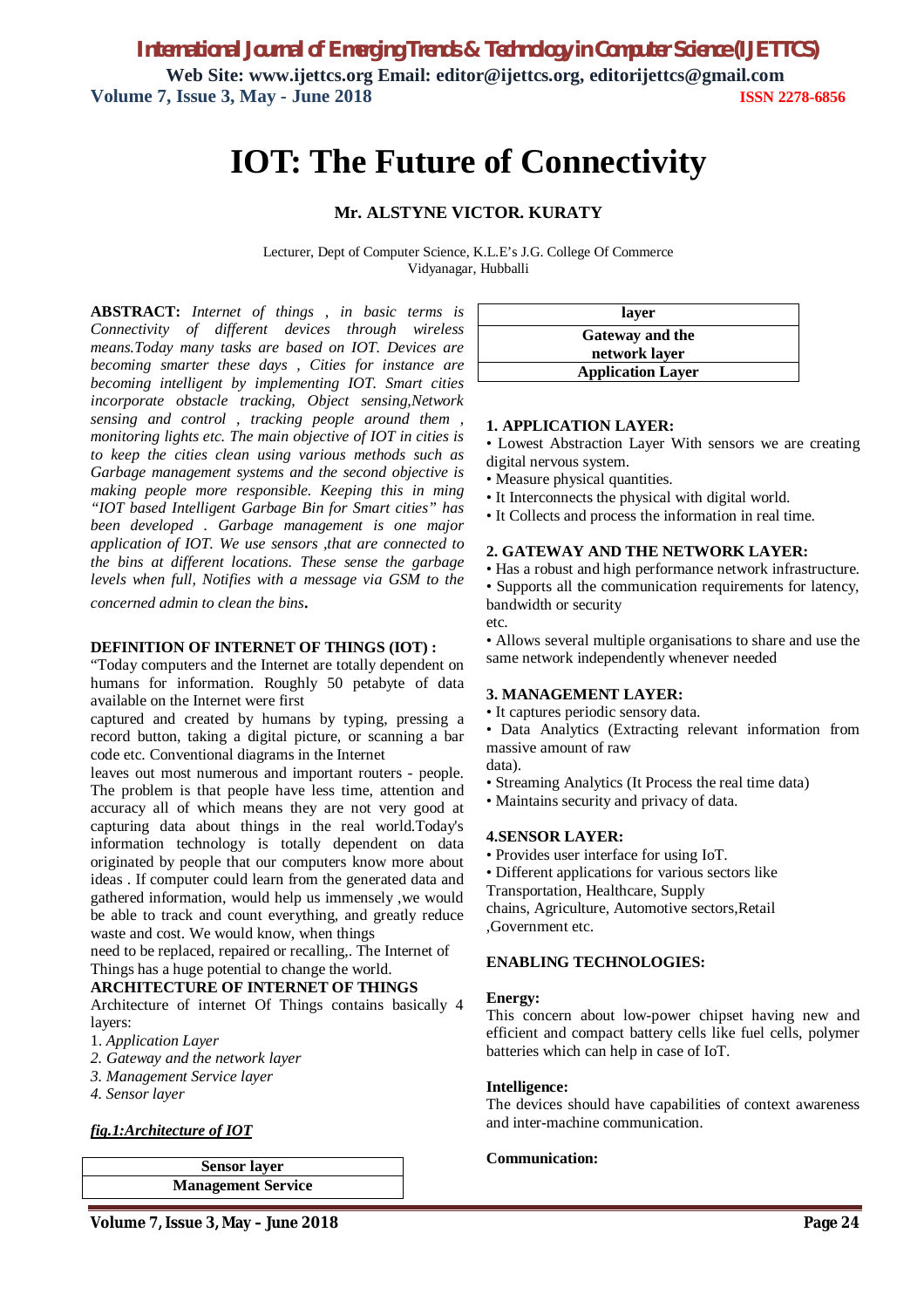# *International Journal of Emerging Trends & Technology in Computer Science (IJETTCS)*

**Web Site: www.ijettcs.org Email: editor@ijettcs.org, [editorijettcs@gmail.com](mailto:editorijettcs@gmail.com)  Volume 7, Issue 3, May - June 2018 ISSN 2278-6856**

The devices with smart multi-frequency band antennas, integrated on-chip made of new materials that will enable the devices to communicate effectively .

## **Integration:**

Integration of smart devices into packaging, or better, into the products themselves will allow a significant cost saving and increase the eco-friendliness of the products.

#### **Interoperability:**

It means communication of different protocols by using some protocol stack. Two devices might not be interoperable even if they belong to same standards.

#### **Available Architectures:**

Two major architectures available are: the IoT-A and IIRA. Proposals of both the architectures have been prepared attentively but the IoT-A has been escribed

completely and expanded. It has been going hand in hand with the Io'T community and incorporates multiple views since its launch in 2012. In contrast, the IIRA still aims for feedback and further detailing.

Comparison of these architectures are now done regarding their capabilities and layers according to three perspectives.

The first perspective is semantic orientation-data and information are interpreted to create knowledge for business cases. The IoT-A focuses on the generic aspects of informatics instead of specific application facets of semantics. In contrast, the IIRA focuses on the functionality of the industry domain, such as business, operations(prognostics, monitoring, optimisation, and so on), information (analytics and data), and application (UIs, APIs, logic, and rules).

RAMI 4.0 is domain specific and it extends the view of the IIRA toward the life cycle and value streams of manufacturing applications.In particular, it intensifies

the functional-layer structure by two dimensions-the life cycle and value stream

and also by hierarchy levels (for further details, see International Electrotechnical Commission [IEC] standards 62890, 62264, and 61512).

The second perspective is Internet orientation. It has two aspects. The first is middleware for service support and data management in the cloud and servers. In an abstract manner, the IoT-A extensively covers the modelling and structuring of IoT business process management, virtual entities, IoT services, and cross-service organisation from the functional, information, and domain viewpoints. The serverside

architecture and its management are defined by the implementation. The same applies to agents and code on domain-specific devices. The IIRA focuses

mainly on business and use cases apart from other aspects.

The second aspect is networking, transport, and data links. These things are considered by both the architectures but

**Volume 7, Issue 3, May – June 2018 Page 25**

they refer mainly to M2M communication to cover the OSI stack's lower layers. For instance, the network layer could be implemented by IPv6, whereas network and transport could be based on UDP (User Datagram Protocol) and CoAP (Constrained Application Protocol). The lightweight protocol MQTT could be used on top of TCP/IP instead of HTTP if it is

alternatively realised.

The third perspective is things orientation, which focus on assets such as sensors, actuators, and tags that are vital in both the IoT-A and IIRA. This is the classic approach for the automation industry, which tries to define bottom-up a reference around tangible objects and their individual data sources and information needs.Both architectures have management and security mechanisms across all layers. The architecture proposals help define and explain

# *fig.2: Available Architectures*

| <b>Perspective</b> | Application                 |
|--------------------|-----------------------------|
| Semantic oriented  | Service protocols such as   |
|                    | OSA A, UPnP, DPWS           |
|                    | and EXI                     |
| Internet oriented  | Inter connectivity<br>and   |
|                    | protocol conversion based   |
|                    | UDP vs TCP with<br>on.      |
|                    | HTTP Support for IPV4       |
|                    | and IPV6                    |
| Things oriented    | A physical layer and data   |
|                    | link layer conversion with  |
|                    | communication<br>low        |
|                    | protocols suitable for easy |
|                    | installation<br>and         |
|                    | maintenance                 |

#### **Perspective Application**

Semantic oriented Service protocols such as OSA UA,UPnP,DPWS and EXI Internet oriented Inter connectivity and protocol conversion based on UDP vs TCP with HTTP Support for IPV4 and IPV6

Things oriented A physical layer and data link layer conversion with low communication protocols suitable for easy installation and maintenance

#### **Proposed Methodology**

Sensors like weight sensors, IR sensors can be used for garbage detection. The information about the weight of garbage is given by weight sensor, but it is not efficient because it fails to identify the level of waste in the bin. Hence Infrared sensor (IR sensor) is used to detect the level of garbage. IR sensor is a

multipurpose sensor which emits the light , invisible to naked eye but the electronic components can detect it. It consists of IR transmitter and IR receiver. IR sensor produces both analog and digital output.

This sensor produces the output as logic  $,1$ " at the digital output when an object is sensed and a logic  $,0$ " if no object is sensed. Sensor produces the analog output voltage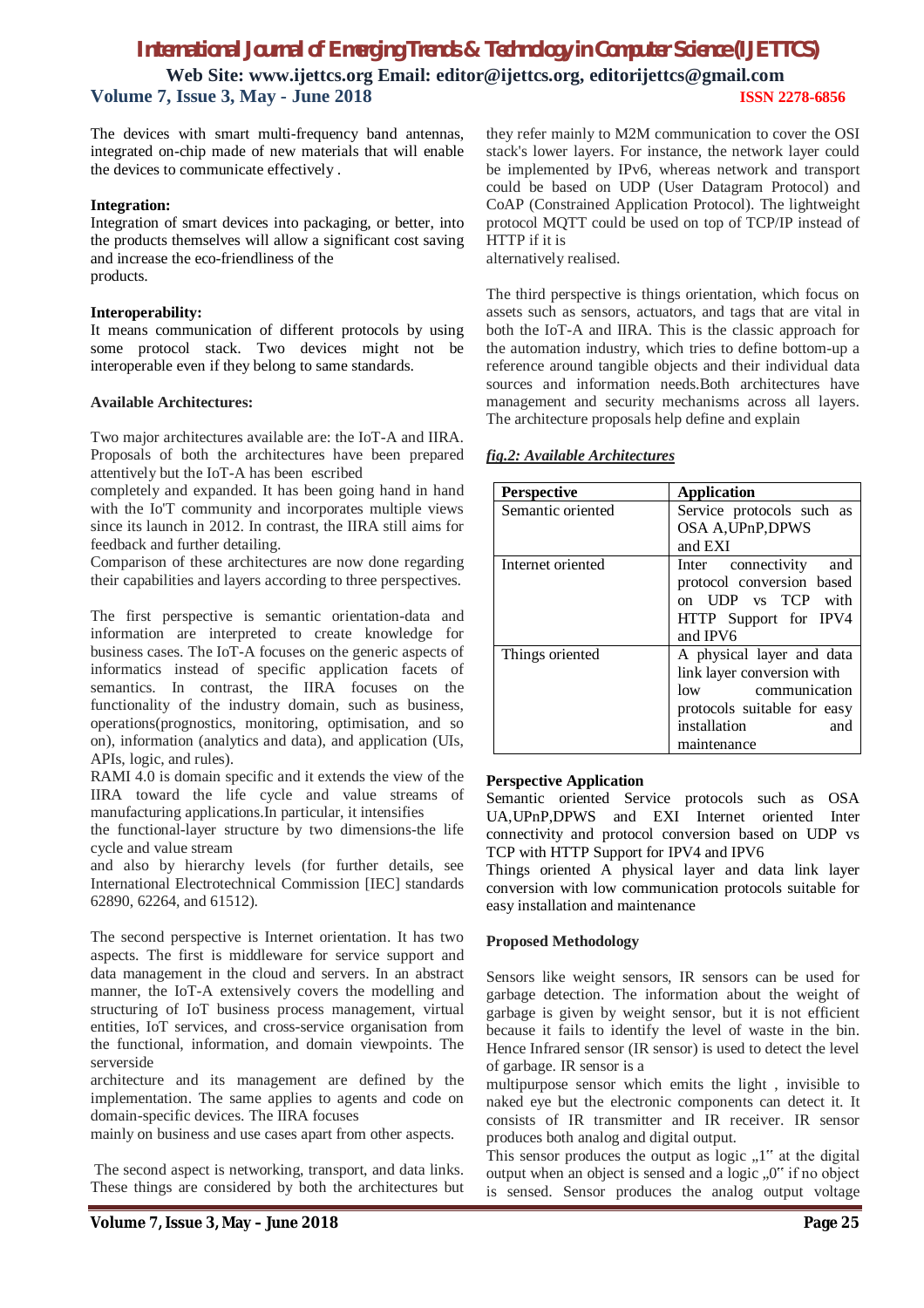# *International Journal of Emerging Trends & Technology in Computer Science (IJETTCS)* **Web Site: www.ijettcs.org Email: editor@ijettcs.org, [editorijettcs@gmail.com](mailto:editorijettcs@gmail.com)  Volume 7, Issue 3, May - June 2018 ISSN 2278-6856**

between 0 and 5V based on the distance between sensor and the object.

An LED present on the IR sensor board is used to indicate the presence of an object. IR sensors are highly sensitive to surrounding lights and therefore these are covered properly. Potentiometer is used to calibrate the sensor. The output of IR sensor is acquired by The National Instruments myRIO-1900. It is an input-output device which is portable and reconfigurable. This can be used in the design of robotics, controls and many other designs. The NI myRIO-1900 has a ZYNQ chip.This ZYNQ chip is a combination of processor (ARM Dual core) and FPGA (Xilinx).The NI myRIO-1900 consists of analog input, digital input, analog output, digital output, power output, non-volatile memory and audio input and output in an embedded device. USB acts as a connector between the NI myRIO-1900 and host computer. It has connectors A and B that act as an expansion port and a connector C that act as a mini-system port that carry signals and these signals are

differentiated by connector names. Here the mostly used connector is mini-system port connector C. This device can even create wireless network by connecting to the wireless network. It can be connected to Wi-Fi which is an inbuilt option available.

## **APPLICATIONS :**

There are several application domains which will be impacted by the emerging IOT. The applications can be classified based on the network availability, coverage, scale, heterogeneity, repeatability, user involvement and impact.

We categorise the applications into four application domains:

- *(1) Personal and Home*
- *(2) Enterprise*
- *(3) Utilities*
- *(4) Mobile.*

There is a huge crossover between applications and the use of data between these domains. For instance, the Personal and Home IOT produces electricity usage data of the house and makes it available to the electricity company, which can in turn optimise the power supply and demand. The internet enables sharing of information between different service providers seamlessly also creating multiple business opportunities.

## **Advantages :**

1. Data: The more the information, the easier it is to make the right decision. Knowing what to get from the grocery while you are out, without having to check on your own, not only saves time but is convenient as well.

2. Tracking: The computers keep track of both quality and the viability of things at home. Knowing the expiration date of products/items before one consumes them , increases

3. Time: The amount of time saved in monitoring and the number of trips done otherwise would be tremendous.

4. Money: The financial aspect is the best advantage. IOT technology could replace humans who are involved in monitoring and maintaining supplies.

## **Disadvantages :**

1. Compatibility: As of now, there is no standard for tagging and monitoring with sensors. A uniform concept like the USB or Bluetooth is required which should not be that difficult to do.

2. Complexity: There are several opportunities for failure with complex systems. For example, you or one of ur

registered family members may receive messages that the milk is over and both of you may end up buying the same. which leaves you with double the quantity required Or a software bug causing the printer to order ink multiple times when it only requires a single cartridge.

3. Privacy/Security: Privacy is a big issue in IoT. All the data must be securely encrypted so that various data like financial status or how much milk you consume isn't common knowledge at the work place or known with your friends.

4. Safety: There is a chance that the software can be hacked and your personal information misused. The possibilities are endless. Your prescription being changed or your account details being hacked could put you at risk. Hence, all the safety risks become the consumer's responsibility.

## **CONCLUSION:**

The rapid increase of devices with communicating– actuating capabilities is bringing closer the actual vision of IOT, where the actuation and sensing functions seamlessly blend into the background and new capabilities are also made possible through access of rich and new information sources. The evolution of the next generation of mobile system and devices will depend on the creativity of the users in designing these new applications and products .IoT is an emerging technology, influencing this domain by providing new changing data and the required computational resources for creating the revolutionary apps and software.

## **References:**

- 1. R. Howells, "The Business Case for IoT", June 2015,[online]Available: [http://scn.sap.com/community/business](http://scn.sap.com/community/business-)ends/blog/2015/06/18/thebusiness- case-for-iot.
- 2. D. Evans, "The Internet of Things: How the Next Evolution of the Internet Is Changing Everything", Apr. 2011, [online] Available: [www.cisco.com/web/](http://www.cisco.com/web/)

about/ac79/docs/innov/IoT\_IBSG\_0411FINAL.pdf. Show Context